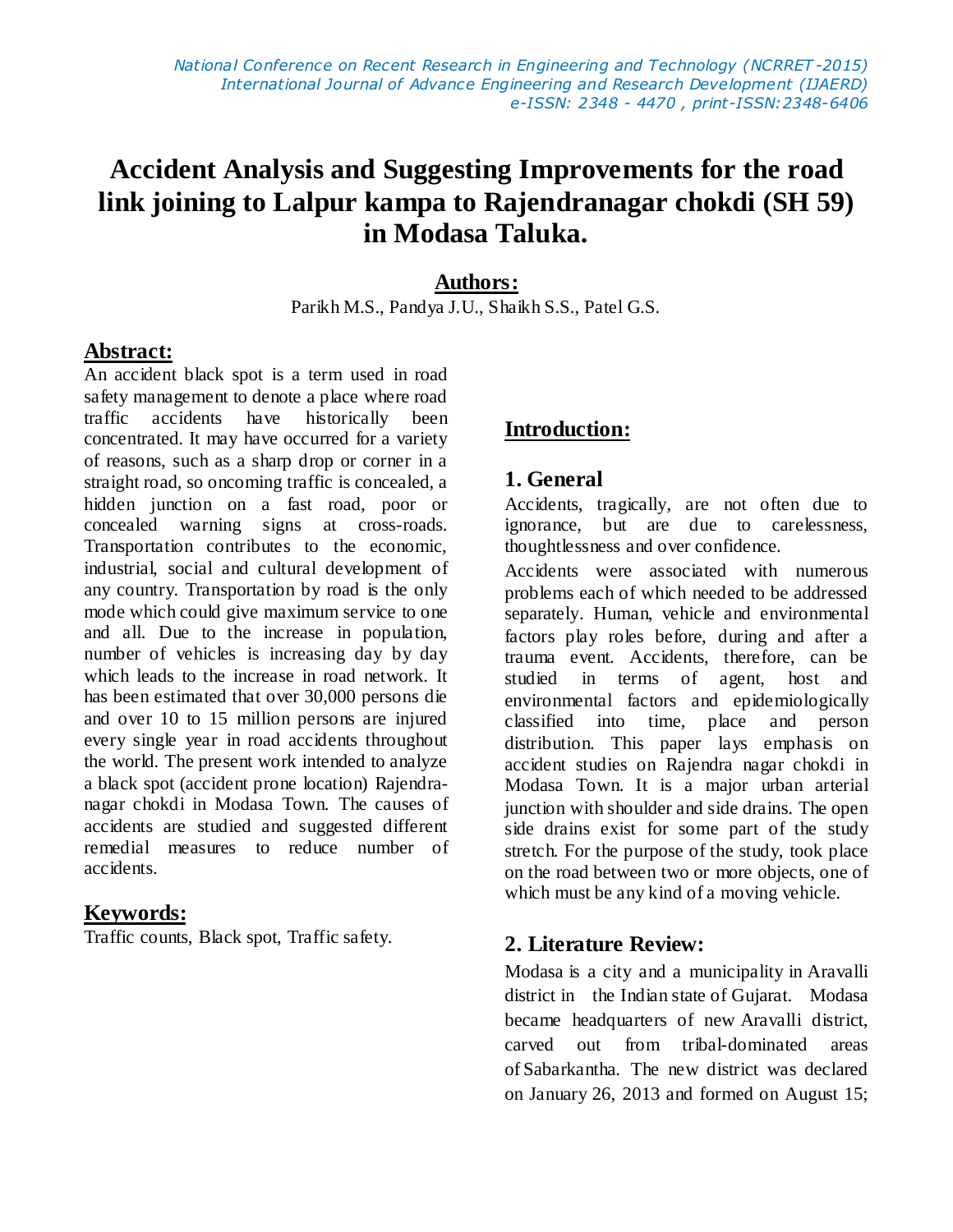2013.It is an economic centre for agricultural exports, at both the provincial and national levels. As a centre for the surrounding villages, Modasa acts as a transportation hub for both residents and tourists, and has two large hospitals. The city also provides a nucleus of doctors for the people of northern [Gujarat](http://en.wikipedia.org/wiki/Gujarat) and some migrants of southern [Rajasthan.](http://en.wikipedia.org/wiki/Rajasthan)

As of 2001 India [census,](http://en.wikipedia.org/wiki/Census) Modasa had a population of 90,000. Males constitute 51% of the male population and females 49%. Modasa has an average literacy rate of 74%, higher than the national average of 59.5%: male literacy is 81%, with female literacy at 67%. In Modasa, 13% of the population is under 6 years of age.

As per Modasa police headquarters the crime rate of Modasa is more due to accidents in Aravalli district so it required focus and preventive measures to.

#### **3. Study Area:**

Mahadevpura-kampa, Bhavanpura-kampa, Limbhoi, Medhasan and rajendranagar chokdi.





### **4. Data Collection:**

The data in accident survey is collected Photos of Mahadevpura-kampa, Bhavanpura-kampa, Limbhoi, Medhasan and rajendranagar chokdi.

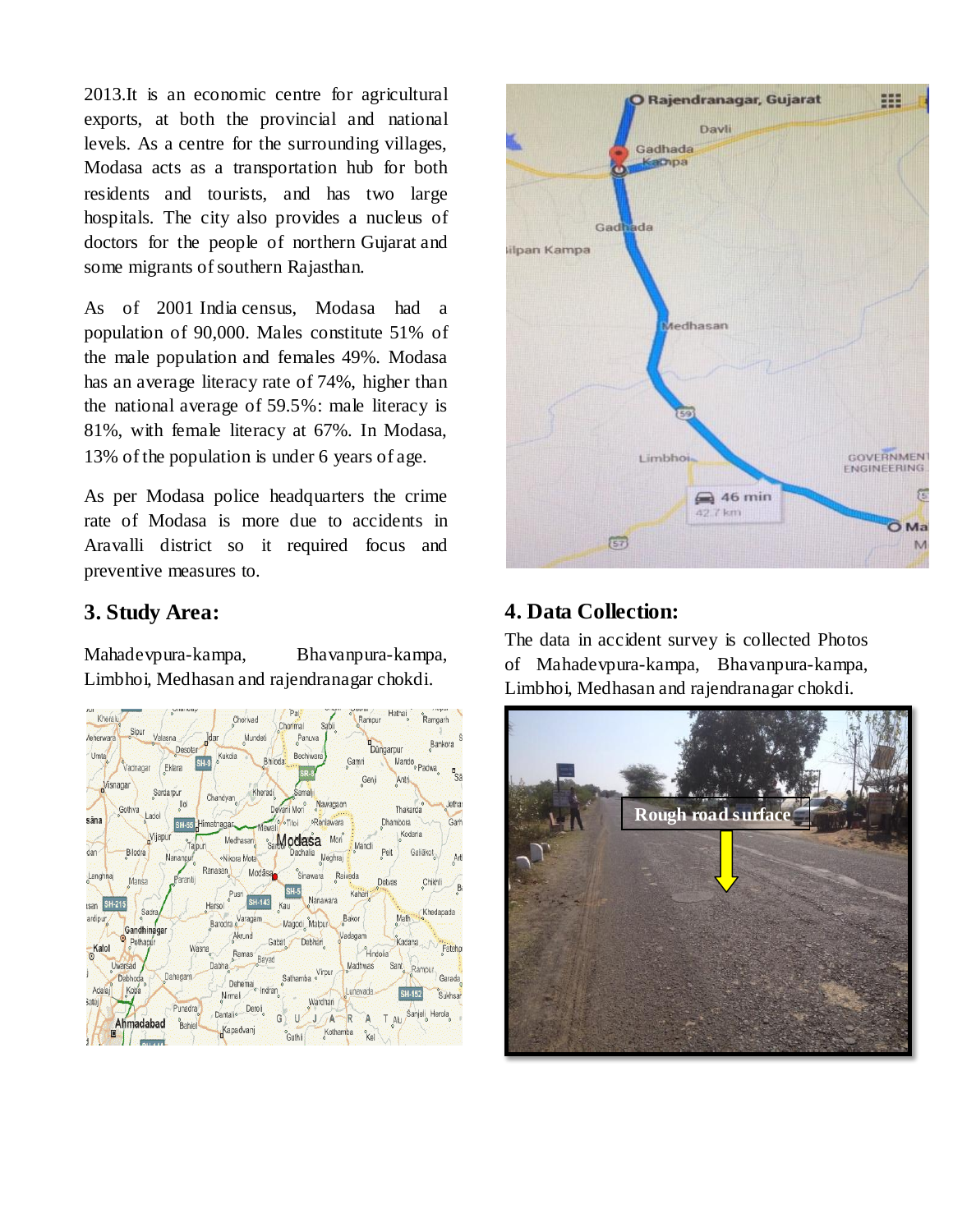





**5. Analysis:**

## **Table No: 01 Modasa town to Rajendra nagar chokdi Accident Data**

| Year | <b>Dead</b> | <b>Injured</b> | Fatal | <b>Total</b> |
|------|-------------|----------------|-------|--------------|
| 2009 |             |                |       | 10           |
| 2010 |             |                | 13    | 19           |
| 2011 |             |                |       | 20           |
| 2012 |             |                | 26    | 46           |
| 2013 |             |                | 25    | 27           |
| 2014 |             |                |       | 28           |

Where,

Dead-No longer alive.(On the spot) Injured-To wound or cause physical harm. Fatal-Causing death.(After some time)



**Table No: 02 all black spot belong to Modasa town to Rajendra-nagar**